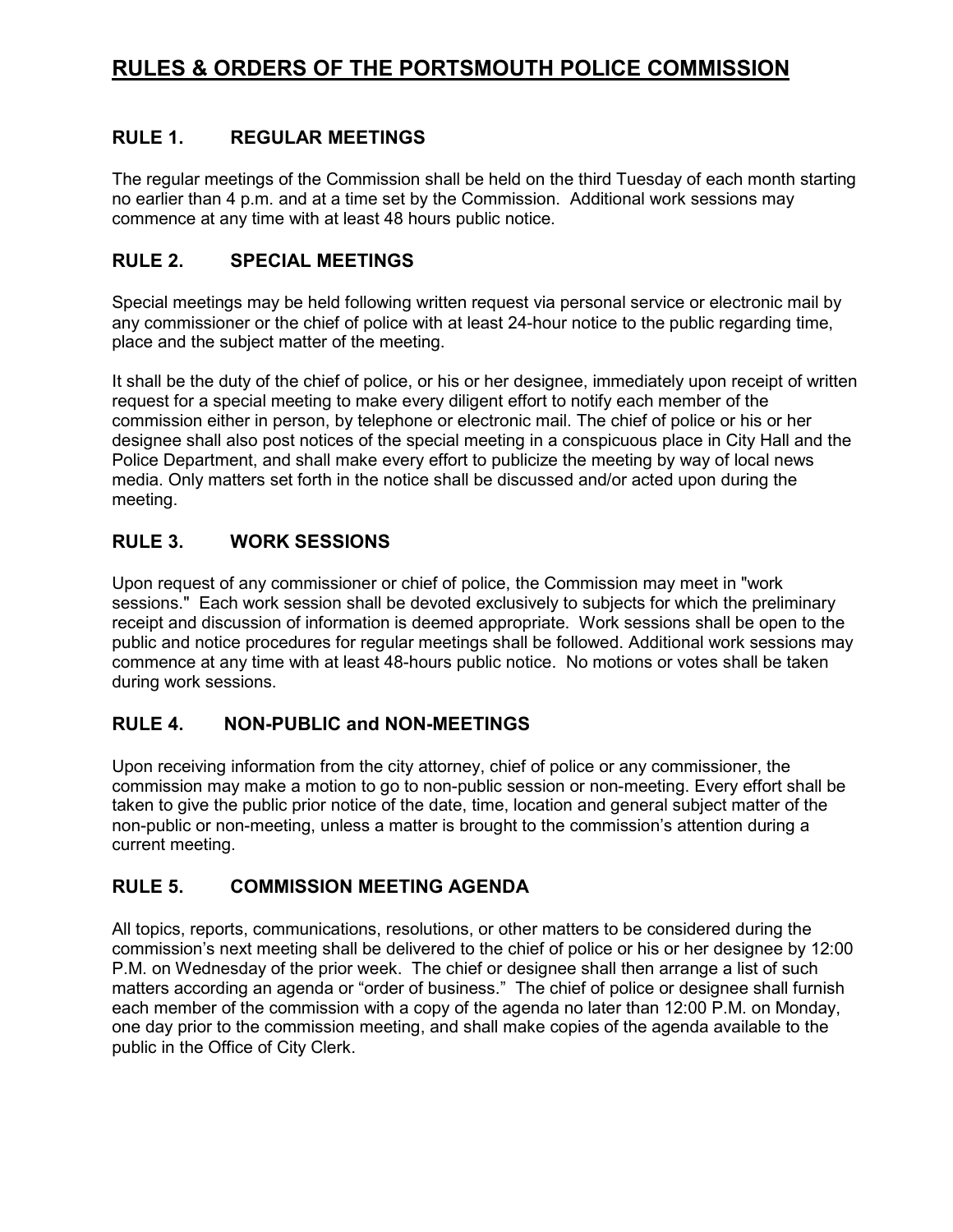# **RULE 5A. AGENDA ITEMS**

All members shall have equal right to submit items for the agenda. Agenda items shall be submitted to the Commission Chair or his/her designee no later than 12:00 P.M. on Wednesday, one week prior to the next commission meeting. The Chair shall not have a unilateral right to reject items submitted by other members of the Commission. No member, including the Chair, shall submit agenda items on behalf of other commissioners without giving them prior notice and subject to their approval. Any violation of this rule by any member of the commission shall result in public censure.

# **RULE 6. CALL TO ORDER**

The Commission Chair shall take the chair at the hour appointed for the meeting and shall call the members to order

### **RULE 7-A. ABSENCE OF ANY MEMBER**

No meeting shall be held unless all three members of the commission are present in person, by computer, mobile device or telephonically.

### **RULE 7-B. REMOTE ATTENDANCE OF MEMBERS**

Pursuant to RSA 91- A:2, III, the Portsmouth Police Commission permits board members to participate in a meeting remotely. Members may only participate remotely if physical attendance is not reasonably practical and the reason must be stated in the minutes. Public must be able to discern remote participation at the meeting site, and members must be able to hear and speak with each other simultaneously (e.g., using a speakerphone, Skype).

In the event of remote participation of the Chairman, the Chair will open the meeting remotely and a motion by a physically present member shall be made to designate another member as temporary Chair for the meeting.

### **RULE 8. ORDER OF BUSINESS**

The business of all regular meetings and work sessions of the Commission shall be transacted in the following order, unless the Commission by vote of at least two-thirds of the members present suspend the rules and change the order:

- I. Call to Order
- II. Roll Call
- III. Pledge of Allegiance
- IV. Acceptance of the Minutes of Previous Meeting(s)
- V. Public Comment
- VI. Unfinished Business
- VII. New Business
	- (a) Police Commission
	- (b) Chief of Police
	- (c) Patrol Division
- VIII. Court Office Report
- IX. Miscellaneous/Other Business
- X. Next Commission Meeting Approval of Grants/Donations
- XI. Adjournment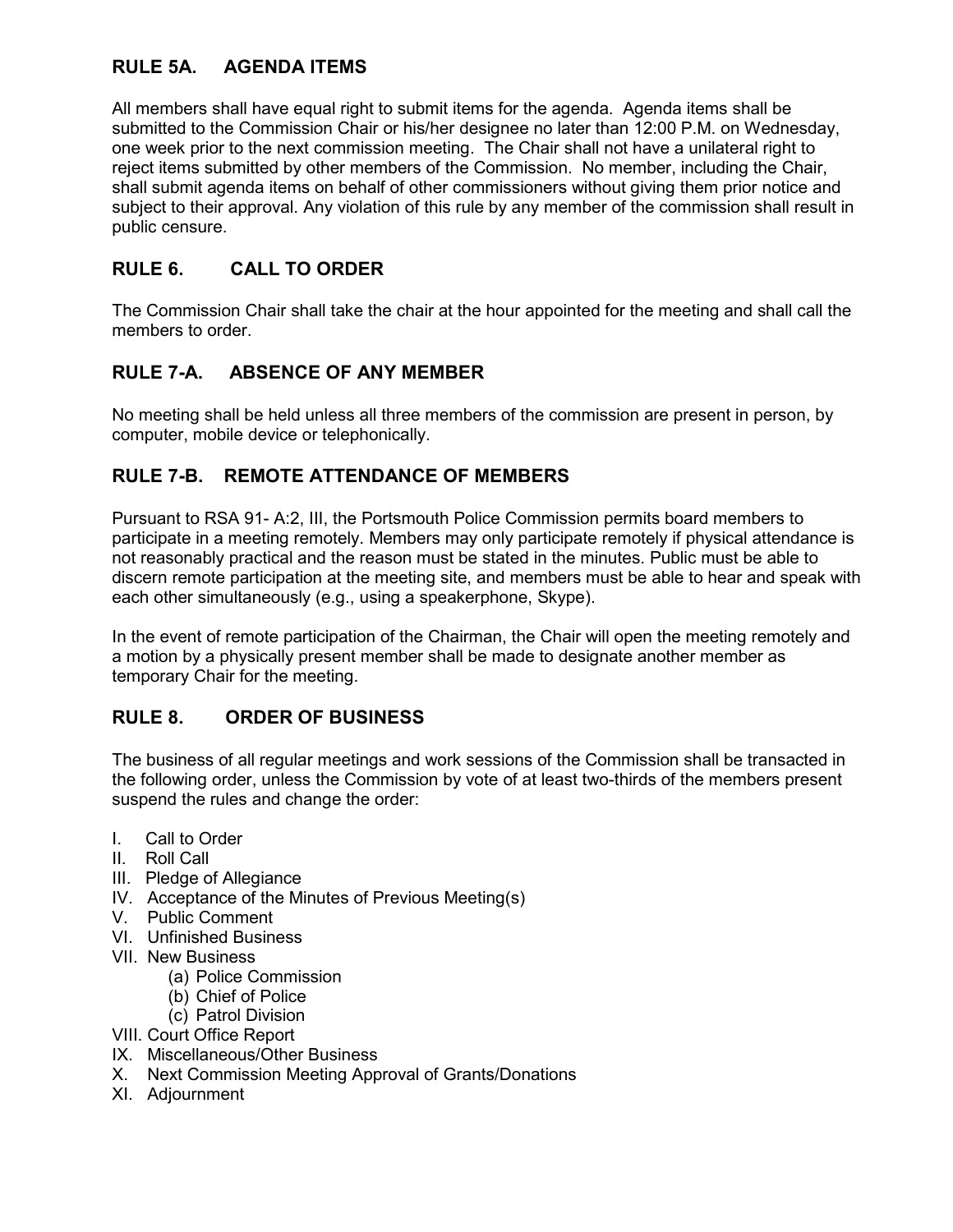## **RULE 9. CONSIDERATION OF MOTIONS**

When a motion is made and seconded, it shall be considered by the Commission, and not otherwise.

### **RULE 10. WRITTEN MOTIONS / ROLL CALL**

Every motion shall be reduced to writing if the Chair so directs, or if any member of the Commission requests it. Upon request of any member, a roll call shall be taken on any motion before the Commission.

## **RULE 11. DIVISION OF QUESTION**

The division of a question may be requested by any commissioner when a motion contains two or more independent parts.

### **RULE 12. READING**

When the reading of a motion is called for and the same is objected to by any commissioner, it shall be determined by vote of the Commission.

## **RULE 13. ADJOURNMENT**

The Chair shall consider a motion to adjourn always in order pursuant to Rule 8 above, with the time of the next meeting having been agreed on, unless a commissioner has possession of the floor or if any motion has been put and not decided. Such motion shall be decided without debate.

# **RULE 14. DISPOSITION OF MOTIONS**

After a motion is seconded, it shall be considered, and after stated by the Chair, it shall be disposed of by vote of the Commission unless the mover withdraws it before a decision or amendment. Members may vote in the affirmative, in opposition, or abstain. A motion passes when at least two of the three members vote in the affirmative.

# **RULE 15. MOTIONS DURING DEBATE**

When an issue is under debate, only the following motions shall be received:

adjourn; take a recess; raise a question of privilege; call for orders of the day; lay on the table the previous question; limit or extend limits of debate; postpone definitely or to a certain time; commit or refer or recommit; amend; questions of order and appeal; suspend the rules; object to consideration of questions; division of a question; or, division of the assembly.

### **RULE 16. ORDER OF QUESTIONS**

The Chair shall put all motions in the order in which they are moved, unless a subsequent motion was previously tabled.

### **RULE 17. MOTION FOR RECONSIDERATION**

A motion for the reconsideration of a vote shall be open to debate, but such motion shall not be considered unless made by a member of the voting majority and must be made at the meeting at which such vote is passed; or, in the alternative, notice of such motion is given at said meeting, in which case the motion shall be made at the next meeting, and only one motion for the reconsideration of any vote shall be permitted.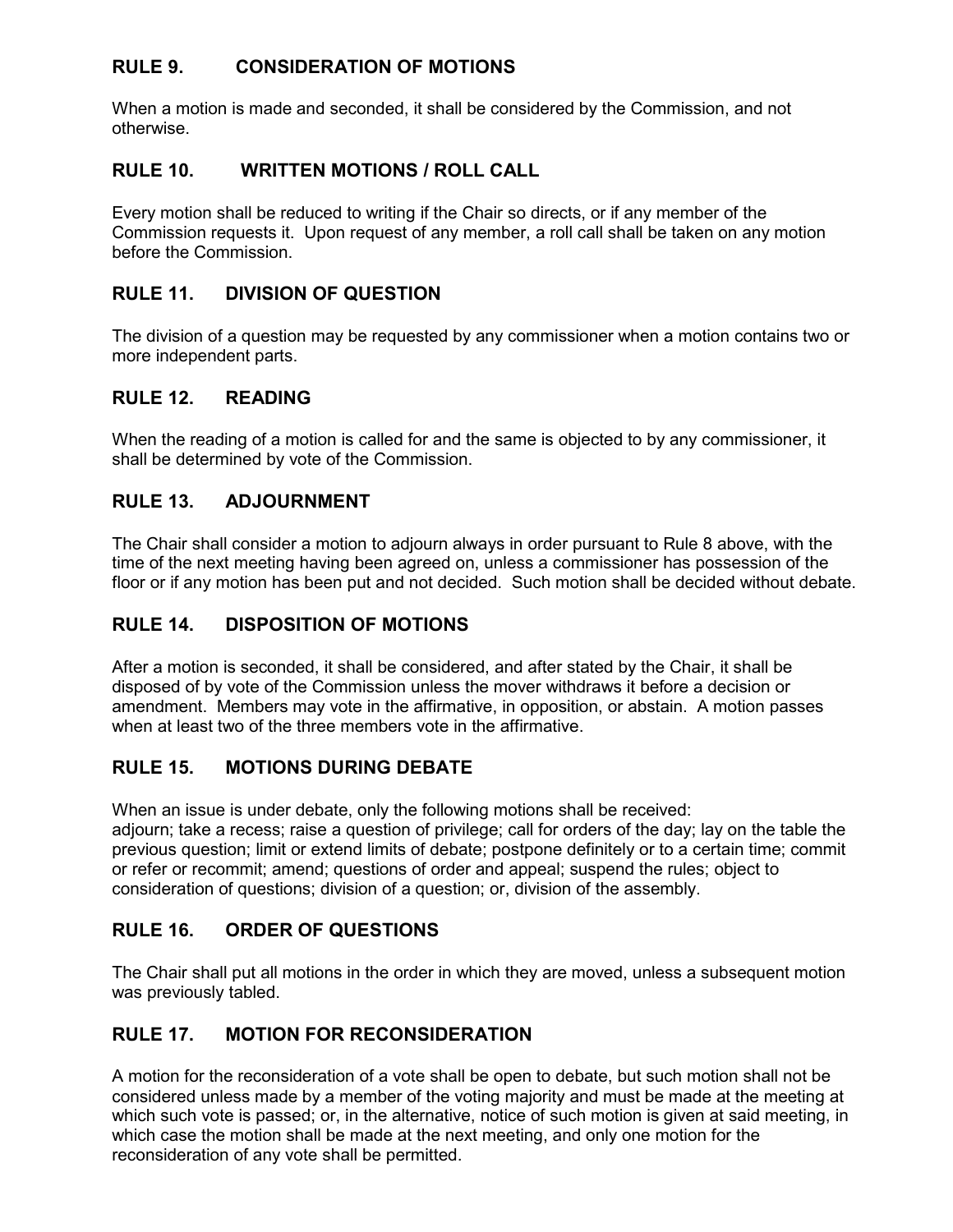### **RULE 18. TABLING**

No motion that has been tabled at a current or prior Commission meeting may be acted upon after being removed from the table at a current meeting; rather such action must be withheld until the next regular Commission meeting which the agenda will show as an item of business.

#### **RULE 19. SPEAKING PRIORITY**

When more than one member wishes to speak, the Chair shall name the member who is entitled to the floor.

#### **RULE 20. SPEAKING**

When any member is about to speak in debate or to deliver any matter to the Commission, the member's comments are to be limited to the question under debate and avoid ad hominem and other personal attacks.

#### **RULE 21. INTERRUPTION OF SPEAKING MEMBER**

No commissioner shall be interrupted by another, except by rising for a call to order to correct a mistake, or for explanation or clarification. If any commissioner when speaking transgresses the Rules of the Commission, any commissioner may call the offending commissioner to order. The transgressing commissioner shall be permitted to explain. If disagreement remains, the Commission shall decide on the case and without debate.

#### **RULE 22. CONFLICTS OF INTEREST**

No member shall vote on any motion in which the member has a direct, personal and/or pecuniary interest.

### **RULE 23. VOTING REQUIRED**

Every commissioner present when a motion is put, if not excluded by interest, shall vote. If a quorum has been established at the beginning of a meeting and a commissioner later in the meeting leaves with or without permission, the remaining two commissioners may continue with the agenda, and make and vote on motions.

### **RULE 24. SEATING ARRANGEMENT DURING COUNCIL MEETINGS**

Commission seats shall be assigned by the Chair. Commissioners who wish to exchange seats may do so upon request to the Chair. Seating arrangement may be changed at any time the Chair wishes.

### **RULE 25. PROCEDURE FOR QUESTIONS TO THE CITY ATTORNEY**

Whenever a commissioner during a meeting has a question for the city attorney regarding Commission rules, the Portsmouth City Charter, or parliamentary procedure, the commissioner shall, through the Chair, be given the immediate right to state the question.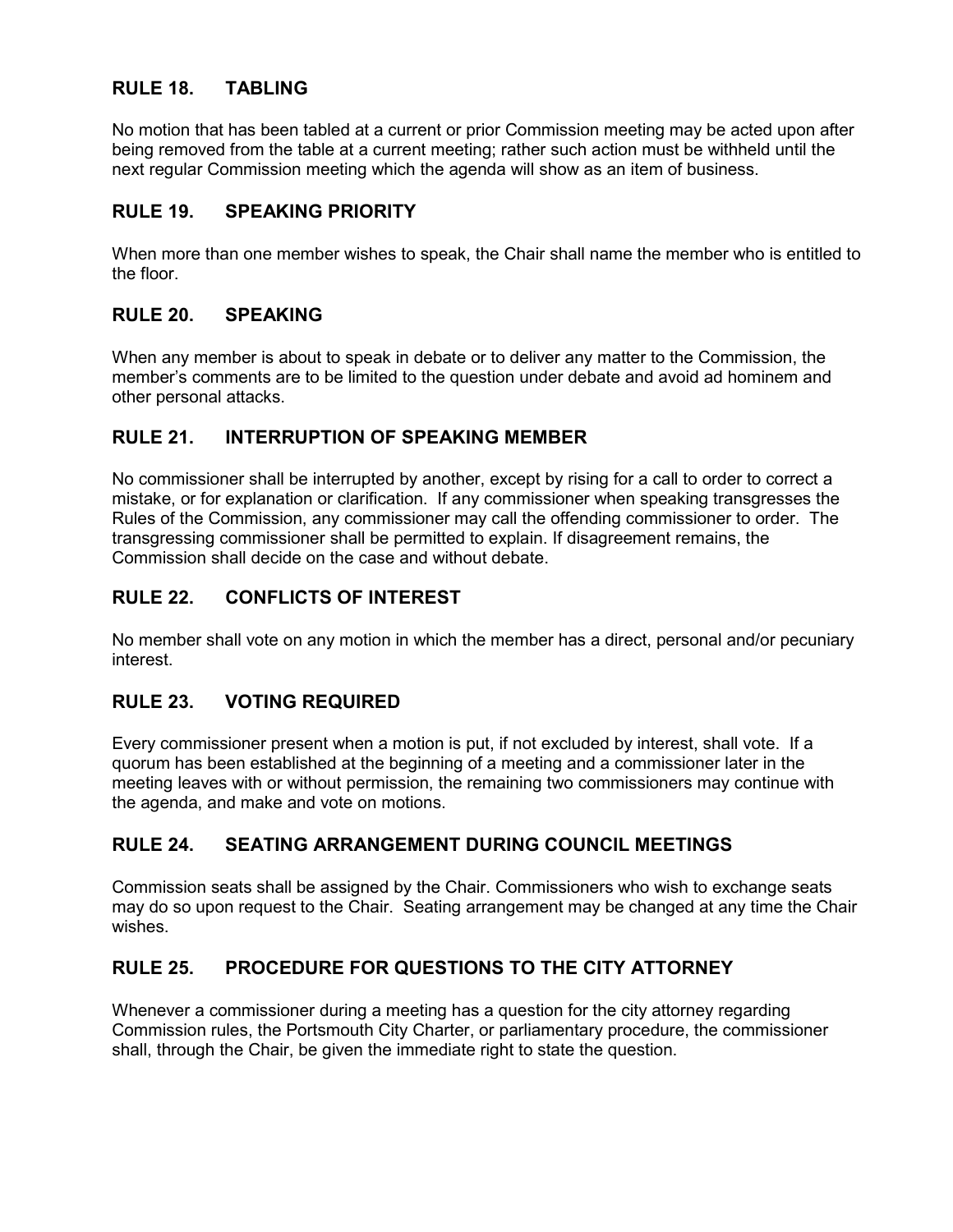## **RULE 26. THE HOUR POLICE COMMISSION MEETINGS TO CONCLUDE**

Police Commission meetings shall conclude no later than 8:00 p.m. or at such time as any agenda item being discussed at 8:00 p.m. is acted upon. If because of this rule any agenda items remain to be taken up, the Commission shall recess the meeting to a time at which the remainder of the agenda shall be acted upon, unless a majority of the Commission wishes to suspend the rules in order to continue.

# **RULE 27. SUSPENSION OF RULES**

No standing rule or order of the Commission shall be suspended unless a majority of the members of the Commission shall consent thereto, for a specific purpose. No rule or order may be repealed or amended without said rule or order appearing on the agenda for a regular meeting in compliance with these rules, subject to public input and then voted on during the following regular meeting by a majority of the Commission.

## **RULE 28. PARLIAMENTARY AUTHORITY**

Except where specifically controlled by Charter, Statute, Ordinance or these Rules, proceedings of the Police Commission shall be conducted pursuant to the parliamentary authority of the most recent revision of Roberts Rules of Order, Newly Revised, published by Scott Foresman & Co.

## **RULE 29. ADDRESS BY PUBLIC**

Members of the public-at-large may address the Commission on any issue being discussed by the Commission, but only after a motion to allow same has been made by any commissioner and passed by a majority vote of the Commission, provided that no person shall speak for more than five minutes. If the list of speakers is substantial, the Commission may limit each public comment to three minutes.

### **RULE 30. PUBLIC'S RIGHT TO KNOW GUARANTEED**

All letters, memos, reports and other information provided or circulated to the Police Commission by staff members or received as communications to the Police Commission from any person shall be included with the Agenda packet of a Police Commission meeting and made publicly available by 12:00 P.M. on Monday prior to each Commission meeting or, if sent separately to Commission members, shall be made publicly available in the Office of City Clerk. Exemptions under this rule are documents that would not be deemed public records under the New Hampshire Right to Know Law (RSA 91-A) or personal communications.

### **RULE 31. PUBLIC COMMENT SESSION**

A public comment session shall appear on the agenda of all "regular" Police Commission meetings. This session shall not exceed 45 minutes during which any member of the public may have a total of three minutes to address any topic relevant to the Commission or Police Department's work. All speakers must register in person using the sign-in sheet and can do so right up until the start of the Commission meeting. Any person abusing the provisions of this rule may be prohibited from speaking at future public comment sessions by a majority vote of the Commission. Any provision of this rule may be modified on a per case basis by majority vote of the Commission.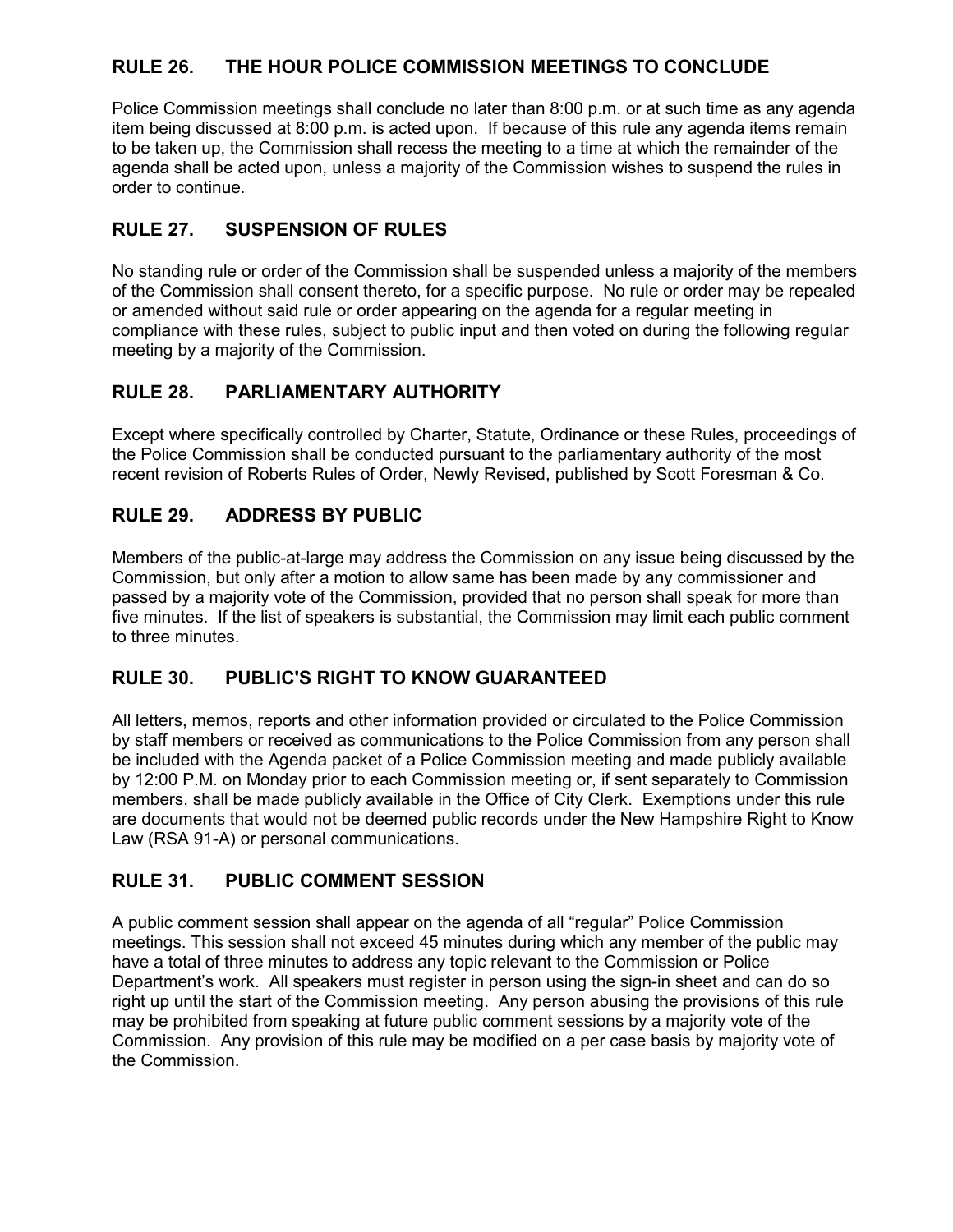# **RULE 32. PUBLIC HEARINGS**

Police Commission public hearings shall be subject to the following terms and conditions:

- A. The order in which speakers shall be called, the duration of time permitted for each speaker, and the number of opportunities which any person shall be provided to speak on any issue may be regulated by the Chair in the interest of efficiency.
- B. All speakers shall limit their presentation to the matter for which the public hearing has been called. Any speaker not in compliance with this provision shall be ruled out of order by the Chair.

### **RULE 33. CONSENT AGENDA**

The agenda for any regular meeting of the Police Commission may include a section entitled "Consent Agenda". The Consent Agenda shall consist of items of Police Commission business the Commission and Chief of Police had previously determined to be routine in nature. All Consent Agenda items shall identify the action that is anticipated to be taken by the Police Commission. Any item of business shall be removed from the Consent Agenda and placed elsewhere on the Commission agenda for the same meeting at the request of any member of the Commission. All recommended actions on Consent Agenda items shall be deemed to have been taken by the Commission on the passage of a motion, "to adopt the Consent Agenda".

### **Rule 34. CONTRACTS**

The Police Commission shall not enter into contractual agreements until a vote has occurred to ratify contracts. All three members are required to view contracts. Each contract shall require the full signatures of all three members of the Commission. If one commissioner votes against entering into a contract, he or she shall *initial* the document rather than use full signature. This will indicate the contract was viewed but not accepted by that commissioner.

### **Rule 35. SEMI-ANNUAL REPORTS**

In accordance with the Portsmouth City Charter, the Commission Chair, or his/her designee, shall report at least semi-annually to the City Council on the state of the Police Department and its operation. Such reports shall include a summary of the Department's budget, workforce, equipment, promotions, retirements and other related matters. The Commission, in its discretion, may allow the Police Chief to submit a letter to the Council as part of any such report. A report will be submitted to the City Council each June and January after review and approval by the Police Commission.

### **Rule 36. UNILATERAL ACTIVITY PROHIBITED**

No Commissioner shall act unilaterally on any matter of consequence or take any action of consequence without a majority vote of the Commission. Any statement of clarification by the Commission during a public meeting should be voted on in advance by the Commission in a nonpublic meeting. If a commissioner voted against the statement, the commissioner shall be allowed to express his or her views during the public meeting.

### **Rule 37. DEPARTMENT EMPLOYEES**

The Commission shall have an "open door" policy with respect to both sworn and un-sworn personnel of the police department. Employees may request a meeting with the Commission should they determine any grievances, complaints, concerns or other matters have not been sufficiently addressed by their supervisors or chain of command. Said employee may make this request directly to any commissioner without notice to their chain of command in matters in which they believe such a request would result in prohibition of a meeting or met with negative consequences or retribution.